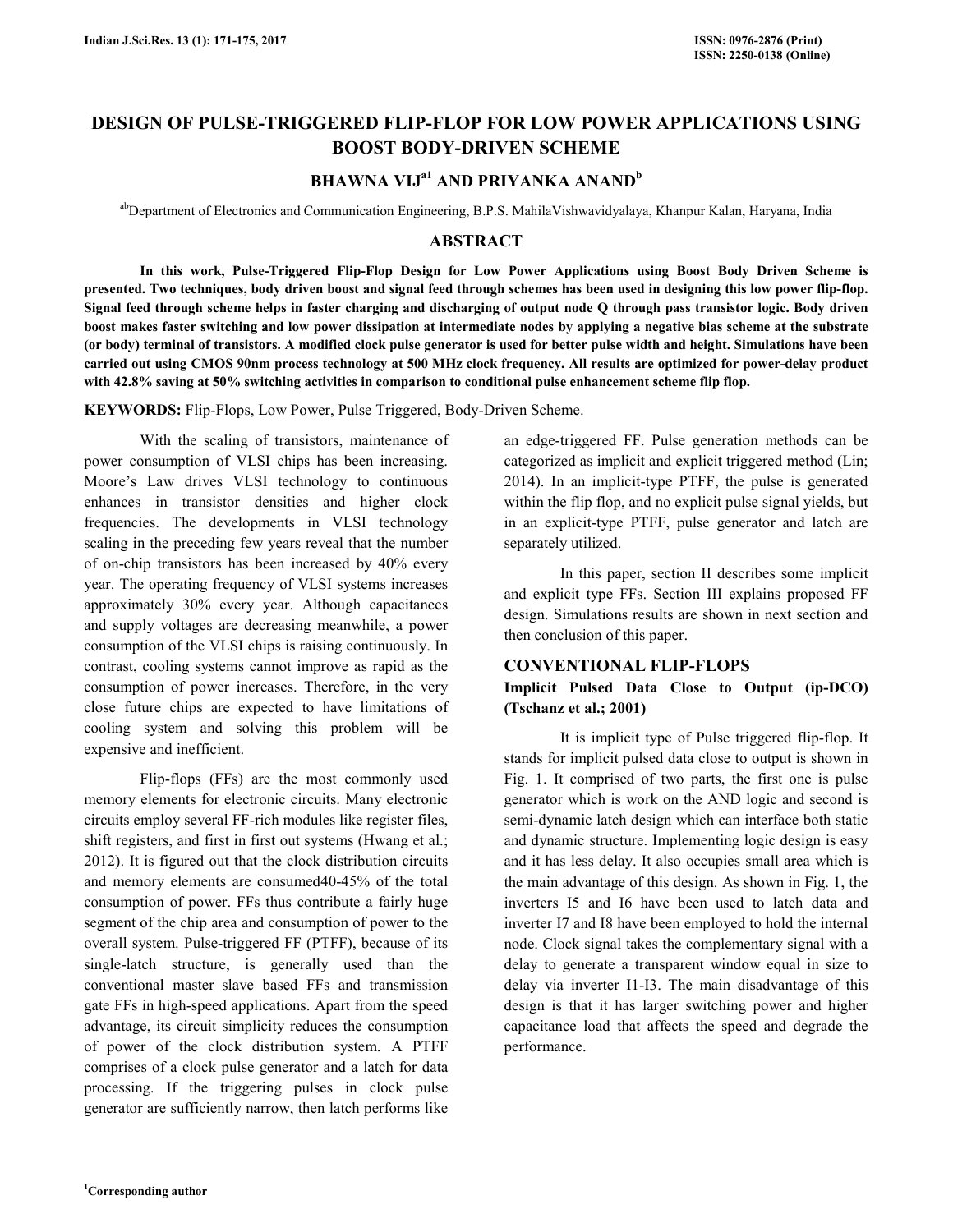

#### **Figure 1: Circuit diagram of ip-DCO PTFF (Tschanz et al.; 2001)**

#### **Modified Hybrid Latch Flip Flop (MHLFF) (MHLFF) (Rasouli et al.; 2005)**

MHLFF stands for modified Hybrid latch flipflops depicted in Fig.2. It employs static latch structure. In this design, node X is not pre-charge periodically by clock signal. This node X is maintained high because it is controlled by weak pull up transistor P1 which reduce unnecessary discharging. The main disadvantage of this design is during '0' to '1' transistor. There is no longer  $D$ to Q delay and the coverage area is high because we to Q delay and the coverage area is high because we require larger transistor to improve the capability of discharging. When both the data and output Q are equivalent to 1 or high there is extra power consumption equivalent to 1 or high there is extra power consumption because of floating node. E. 2. It employs static latch structure. In<br>is not pre-charge periodically by clock<br>X is maintained high because it is



#### **Figure 2: Circuit diagram of MHLFF (Rasouli et al (Rasouli et al.; 2005)**

#### **Single Ended Conditional Capturing Energy Recovery Flip Flop (Mahmoodi et al.; 2009)**

 SCCER stands for single ended conditional SCCER stands for single ended conditional capture energy recovery FF which is shown in Fig. 3. This is implicit type FF design which uses conditional

discharge technique. It controls the discharge path by simply eradicating the switching activity when the input is simply eradicating the switching activity when the input is<br>high. The extra NMOS transistor N3 is used in this design and this extra NMOS transistor is control by Qbar which eliminate the unwanted switching activity (if  $D=1$  there is no discharge). In this design, the discharge path includes NMOS transistors N2 and N1 are connected in series.



**Figure 3: Circuit diagram of SCCER (Mahmoodi et al.; 2009) 2009)**

#### **Conditional Pulse Enhancement scheme based FF**

In the Fig. 4, conditional pulse enhancement In the Fig. 4, conditional pulse enhancement<br>scheme based low power FF (Hwang et al.; 2012) design has been presented. Best thing about this FF is that it uses has been presented. Best thing about this FF is that it uses only 4 transistors to generate clock pulse for FF operation. But longest discharging path is formed when input data is But longest discharging path is formed when input data is at logic "1" while the inverted output Qb is at logic "1". To boost the discharging at this condition, an extra PMOS transistor P3 has been employed at the right side of the top as shown in Fig.4. This PMOS transistor is usually turned off because intermediate node X is almost at logic "1" (high) during operation. At the time of the rising edge of the clock, the clock inverter generate inverted clock output node back to zero but with some delay because upper PMOS transistor is weak. This operation generates the clock pulse which is taller in height, which increases the pull-down strength of lower N6 NMOS transistor that is accountable for the discharging operation. After the clock has been arrive at logic  $1$ , then lower NMOS transistor will turnoff due to zero clock pulse.

After that voltage level of node X becomes high and turns off the P3PMOS transistor. This extra P3 transistor helps in stretching the generated generated clock pulse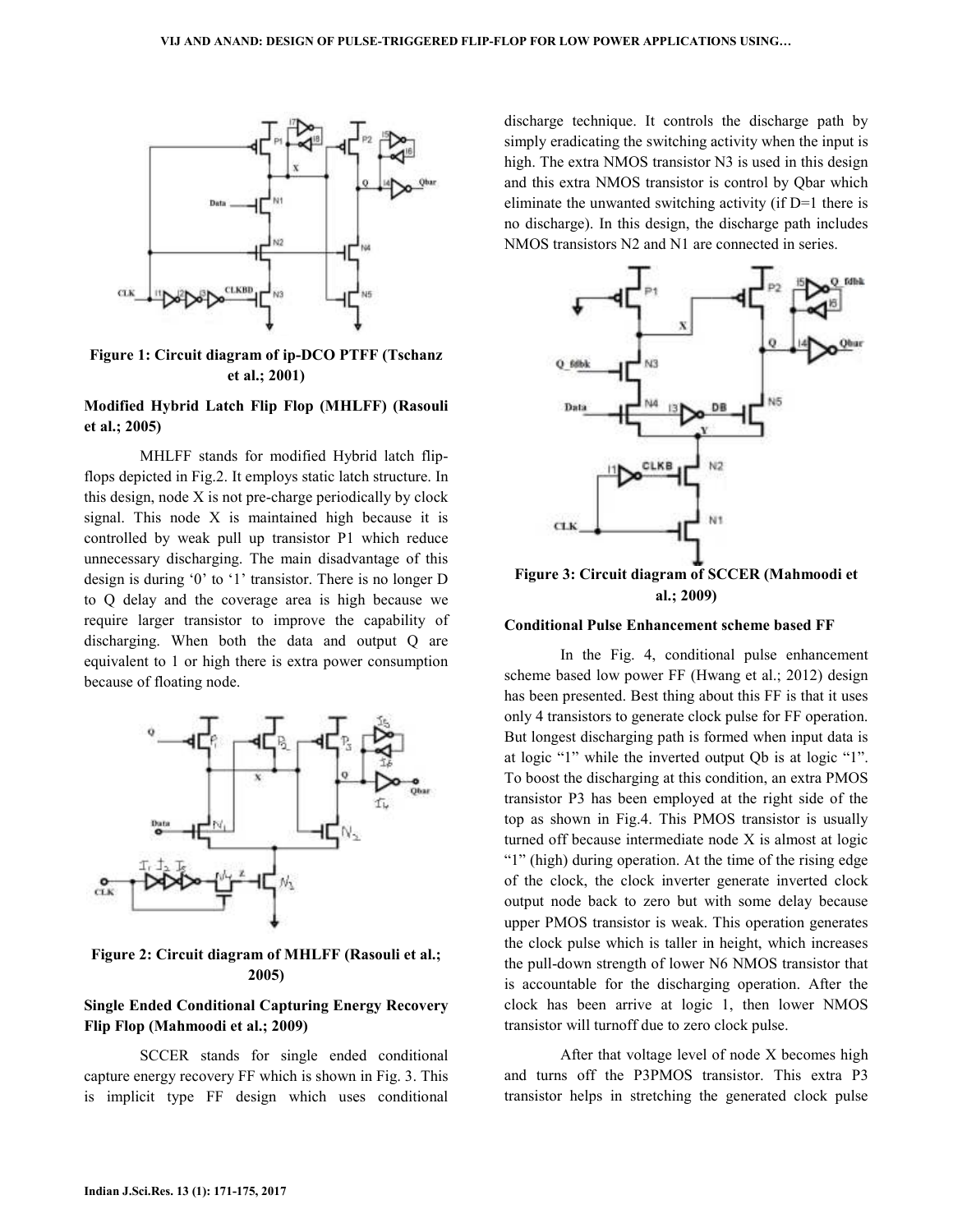width. It generates clock pulse with adequate width and height for accurate data processing. A massive delay inverter design is no longer required that consumed maximum power in clock generation process. In nutshell, the conditional pulse enhancement technique is effectual save power only when FF output is subject to a data save power only when FF output is subject to a data change from logic "0" to logic"1". It also diminishes the leakage power due to lesser size transistors in the discharging path.



**Figure 4: Circuit diagram of conditional pulse Circuit diagram enhancement FF (Hwang et al.; 2012)**

#### **PROPOSED PTFF DESIGN**

Here, to make high performance and low powered flip-flop, conditional pulse enhancement scheme flip-flop (Hwang et al.; 2012) have been changed in four different manners. First, clock pulse generator (modified CLK pulse generator of MHLFF) is changed because of better pulse width and height of CLK pulse (CLKP) which drives three transistors P1, N3 and N8 [6]. CLKP is occurred only at the time of rising edge of the CLK otherwise it remains at logic "0". Second, CLKP is applied in place of permanent ground at the gate of transistor P1 that lowers power dissipation during node X switching. Third, a signal feed through scheme (Lin; 2014) is also applied at output side which directly connects output to input through transistor N3. This scheme helps in faster charging as well as discharging of output node Q through a pass transistor logic. And fourth, to make faster switching and low power dissipation at intermediate node X, a negative bias scheme (Deng and Mo; 2015) is applied at the substrate (or body) terminal of intermediate node X, a negative bias scheme (Deng and Mo; 2015) is applied at the substrate (or body) terminal of transistor N1 and N2. All these changes make this flipflop a high performance and low powered flip flop device. Here, to make high performance and low<br>flip-flop, conditional pulse enhancement scheme<br>(Hwang et al.; 2012) have been changed in four<br>manners. First, clock pulse generator (modified CLK pulse generator of MHLFF) is changed because of better pulse width and height of CLK pulse (CLKP) which drives three transistors P1, N3 and N8 [6]. CLKP is otherwise it remains at logic "0". Second, CLKP is<br>applied in place of permanent ground at the gate of<br>transistor P1 that lowers power dissipation during node X<br>switching. Third, a signal feed through scheme (Lin;<br>2014) is

 Initially, output Q is supposed to be "0". It makes Qbfb at logic "1".When CLK is "0", then node X erformance and low powered flip flop device.<br>ially, output Q is supposed to be "0". It at logic "1".<br>When CLK is "0", then node X

charges. If Data is at "1" and CLKP occurs, then node  $X$ is discharged via transistors N1, N2 and N8. And it charges output node  $Q$  through  $P2$  transistor. But at the same time, a pass transistor N3 is also ON, it helps in charging output node quickly. A negative bias helps in node X discharging faster that generates through transistors N4 and N5 due to high logic at input Data. Data equals to "0", then output discharges through pass transistor N3 at the input Data terminal with the occurrence of CLKP. It means, signal feed through scheme helps in charging and discharging of output Q quickly. 14 and N5 due to high logic at input Data.<br>to "0", then output discharges through pass<br>13 at the input Data terminal with the<br>of CLKP. It means, signal feed through<br>18 in charging and discharging of output Q



**Figure 5: Proposed PT oposed PTFF Design** 

### **SIMULATION RESULTS**

To verify the operation of the proposed FF design and the conventional FF designs, simulations are performed using Tanner EDA tool EDA tool. Simulations are carried out at CMOS 90nm process technology at 1V power supply with 500 MHz clock frequency. All FFs are optimized for power-delay product (PDP) which determines the performance of the particular circuits. A A load of 15fF is used at the output of every FFs. In Fig. 6 depicted the simulation output waveforms of proposed design at 100% switching activities. Here, switching activity means that input is switched (or varied) for every clock pulse in 100% activities. It is clearly seen in Table 1 that proposed FF has lower power dissipation, low datato-Q delay but number of the transistors is higher than conditional pulse enhancement FF. Fig. 7 represents the graphical comparison of FFs at different switching activities with proposed FF.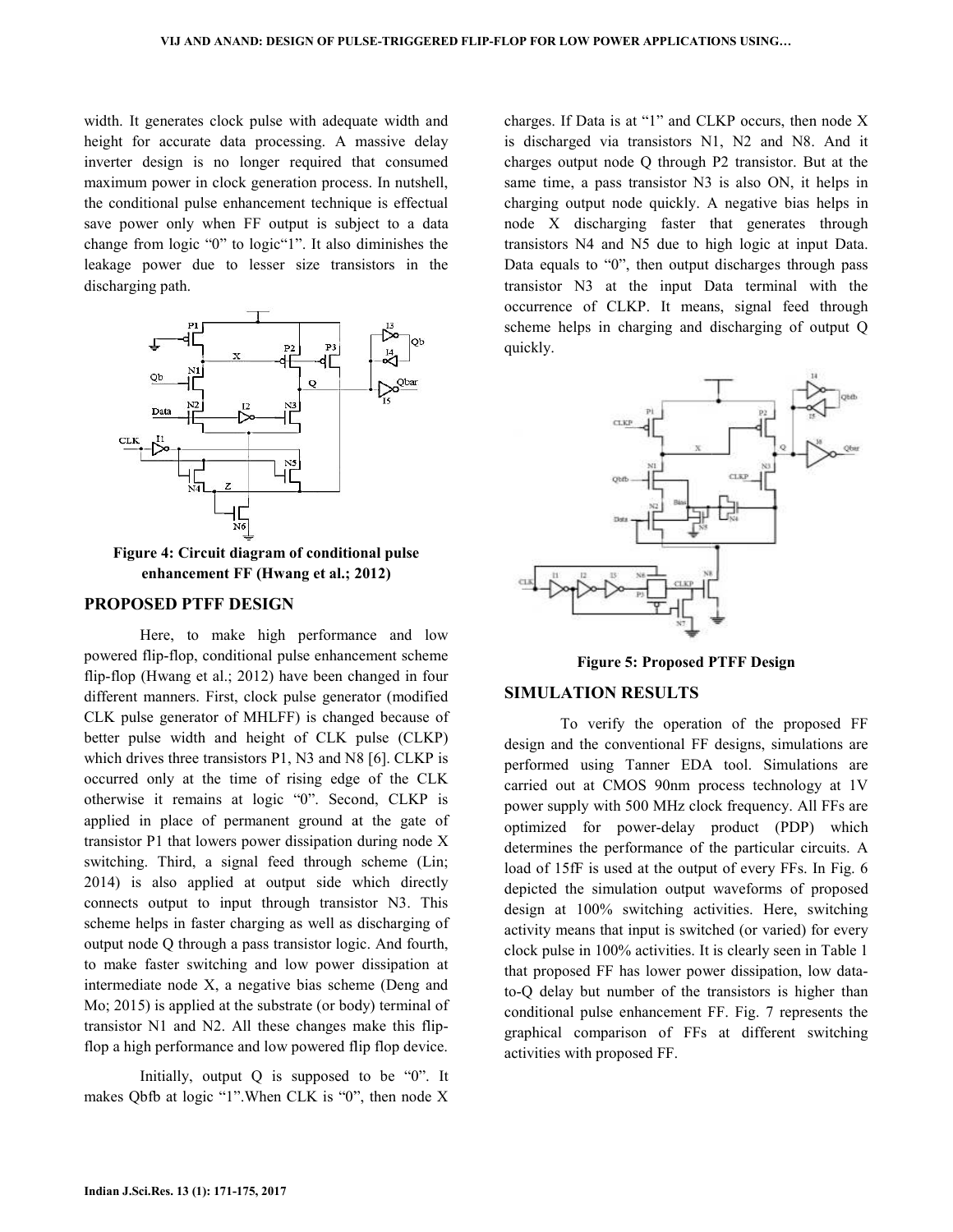#### **VIJ AND ANAND: DESIGN OF PULSE PULSE-TRIGGERED FLIP-FLOP FOR LOW POWER APPLICATIONS USING FLOP APPLICATIONS USING…**



**Figure 6: Simulated output waveforms of proposed FF design** 



Simulated output waveforms of proposed FF **Figure 7: Power dissipation comparison at different**<br>design switching activities **switching activities**

| Table 1: Comparison of different FFs design with proposed FF |        |              |              |                          |          |
|--------------------------------------------------------------|--------|--------------|--------------|--------------------------|----------|
| Flip-Flops                                                   | ipDCO  | <b>MHLFF</b> | <b>SCCER</b> | <b>Conditional pulse</b> | Proposed |
|                                                              | [3]    | $[4]$        | [5]          | enhancement based        | FF       |
|                                                              |        |              |              | $PT$ -FF $[1]$           |          |
| No. of transistors                                           | 23     | 19           | 17           | 19                       | 23       |
| Data-to-Q delay $(ps)$                                       | 131.20 | 175.43       | 134.05       | 123.56                   | 100.22   |
| Power (100% switching activity) uW                           | 32.33  | 30.64        | 29.21        | 25.38                    | 18.82    |
| Power (50% switching activity) uW                            | 28.51  | 26.23        | 27.68        | 22.15                    | 15.64    |
| Power (25% switching activity) uW                            | 23.16  | 22.37        | 24.49        | 19.52                    | 13.47    |
| Power (0% switching activity – all 1) $\mu$ W                | 16.86  | 14.05        | 16.34        | 15.09                    | 12.45    |
| Power (0% switching activity – all 0) $\mu$ W                | 14.18  | 12.38        | 13.41        | 13.71                    | 10.42    |
| PDP (fJ) at 50% switching activity                           | 3.74   | 4.60         | 3.71         | 2.73                     | 1.56     |

#### **CONCLUSION**

A pulse triggered FF design for low power applications using boost body driven scheme is presented in this paper. Different PTFF are studied for power in this paper. Different PTFF are studied for power dissipation and delay performance at CMOS 90nm process technology. Body driven boost and signal feed through scheme make this design low power efficient. Observed results show lowest PDP for proposed FF to Observed results show lowest PDP for proposed FF to make it applicable for various applications. Proposed FF has 42.8% saving of PDP at 50% switching activities in comparison to conditional pulse enhancement scheme flip flop. If we use dual edge triggered clock pulse generator (Kumar et al.; 2016), then same results will be obtained with low power dissipation than single edge triggered FF but it increases no. of transistors. **REFERENCES**<br>ggered FF design for low power<br>rent PTFF are studied for power<br>rent PTFF are studied for power<br>flip-flop.<br>ay performance at CMOS 90nm<br>Body driven boost and signal feed<br>india: 135<br>ce this design low power effic

- Berwal D., Kumar A. and Kumar Y., 2015. Low power conditional pulse control with transmission gate flip-flop. IEEE International Conference on conditional pulse control with transmission gate<br>flip-flop. IEEE International Conference on<br>Computing, Communication & Automation. India: 1358-1362.
- Deng X. and Mo Y., 2015. Boost bulk-driven senseamplifier flip-flop operating in ultra-wide voltage range. Electronics Electronics Letters, **51**:680–682.
- Hwang Y.T., Lin J.F. and Sheu M.H., 2012. Low-power pulse-triggered flip-flop design with conditional pulse-enhancement scheme. IEEE Transaction on Very Large Scale Integration (VLSI) System, **20**: 361-366. on Very Large Scale Integration (VLSI) System,<br>
20: 361-366.<br>
Kumar A., Kumar Y. and Berwal D., 2016. Low power
- dual edge triggered flip flop using multi<br>threshold CMOS. IEEE International threshold CMOS.